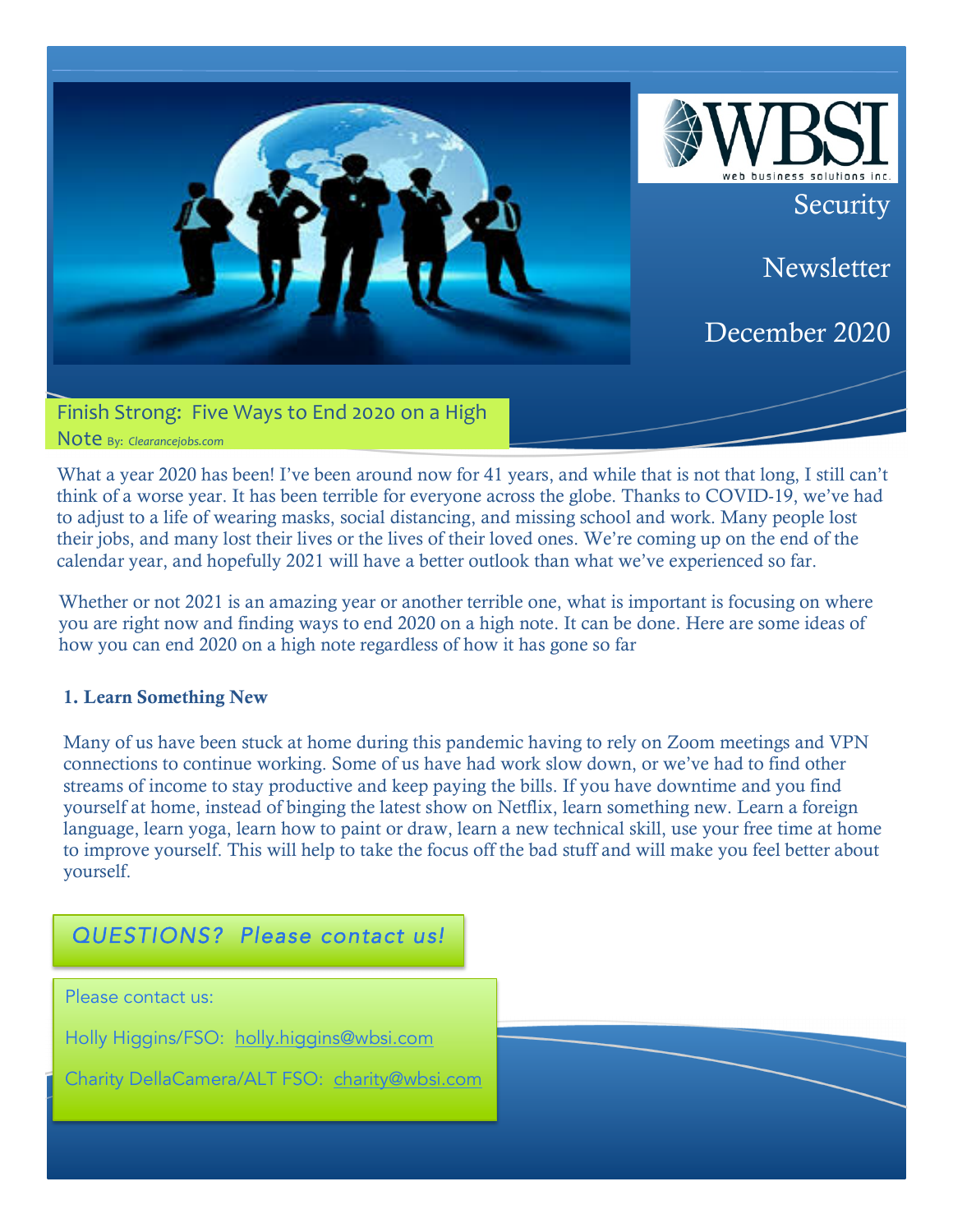# Finish Strong (cont).

### 2. Make New Healthy Habits

A lot of people have been stuck at home working remotely, and that has made making frequent trips to the fridge super easy. Have you experienced the "Quarantine 15?" It's a real thing; people are at home gaining weight because our routines have been all mixed up and our stress is likely higher than normal. That is a recipe for disaster! Instead, try ending 2020 by not waiting until January 1 to work out, or make better choices nutritionally. There is nothing magical about January 1st; you can pick tomorrow to start making healthier choices – that way you can end 2020 on a healthier note.

#### 3. Cherish the People Around You

Not much to expound on here, but I think the pandemic has shined a light on the fragility of human life. Do you take the time to call your mom and tell her how grateful you are for her? Or maybe a grandparent or a dad? Whomever you consider a loved one, stop and take the time to tell them how much they mean to you, you'll be glad you did. And encourage the team members around you, as well. Family situations are different for everyone, and there's never a bad time to pour into others around you. The pandemic has highlighted the reality that people are behind everything.

#### 4. Enjoy the Holidays

The holiday season is here. Take some time off if you can, and enjoy the holidays (responsibly). Visit with friends and family where you can while social distancing of course. Buy someone a gift, make someone a gift, either way, be giving and find time to relax and recharge. The holiday season is stressful for some, but try not to let it be. If this year has taught us anything, it's that we need to find ways to eliminate stress and enjoy who or what is around us.

# 5. Do Something for Someone

Lastly, do something good for someone other than yourself. Give a coworker a gift card to their favorite drink spot or lunch spot. Donate some old clothes or furniture that you no longer need. For at least one day, before the end of 2020, only think of others and what you can do for them. You will be surprised at how this can turn around negative thinking and feelings about your current situation. The recipients of your service will be happier and so will you.

# Finish Strong

The end of 2020 is near, and we're going to make it through. If we could live for thousands of years, we would have experienced multiple pandemics, and we would be better prepared. It's hard to see that when we are only focused on what is going on right now. We'll get through this together, and 2020 will pass. But in the meantime, do what you can to end 2020 on a high note!

Try something fun…..see next page for "Quarantine Bingo!"